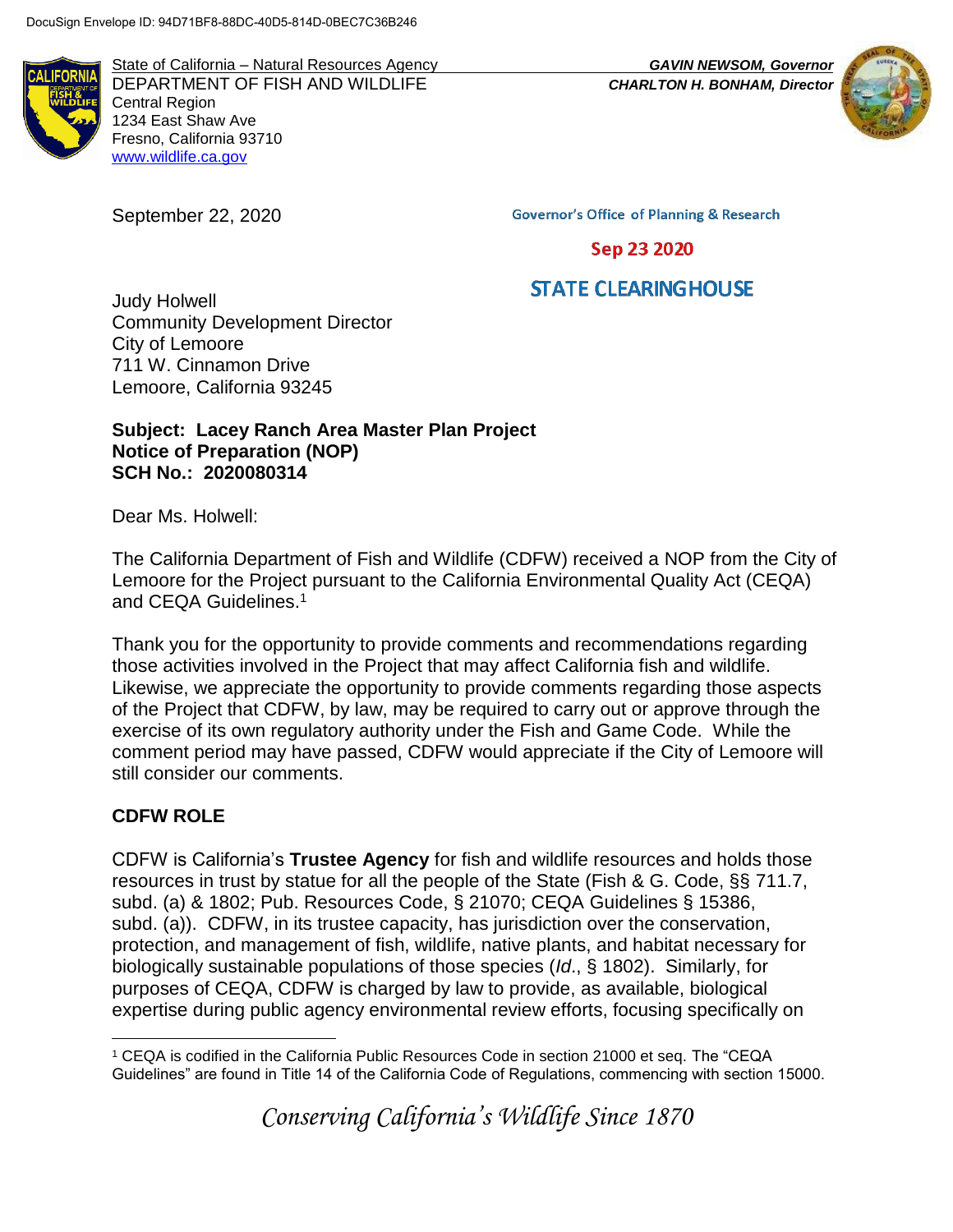projects and related activities that have the potential to adversely affect fish and wildlife resources.

CDFW is also submitting comments as a **Responsible Agency** under CEQA (Pub. Resources Code, § 21069; CEQA Guidelines, § 15381). CDFW expects that it may need to exercise regulatory authority as provided by the Fish and Game Code. As proposed, for example, the Project may be subject to CDFW's lake and streambed alteration regulatory authority (Fish & G. Code, § 1600 et seq.). Likewise, to the extent implementation of the Project as proposed may result in "take" as defined by State law of any species protected under the California Endangered Species Act (CESA) (Fish & G. Code, § 2050 et seq.), related authorization as provided by the Fish and Game Code may be required.

**Nesting Birds**: CDFW has jurisdiction over actions with potential to result in the disturbance or destruction of active nest sites or the unauthorized take of birds. Fish and Game Code sections that protect birds, their eggs and nests include, sections 3503 (regarding unlawful take, possession or needless destruction of the nest or eggs of any bird), 3503.5 (regarding the take, possession or destruction of any birds-of-prey or their nests or eggs), and 3513 (regarding unlawful take of any migratory nongame bird).

**Fully Protected Species**: CDFW has jurisdiction over fully protected species of birds, mammals, amphibians, reptiles, and fish, pursuant to Fish and Game Code sections 3511, 4700, 5050, and 5515. CDFW prohibits and cannot authorize take of any fully protected species.

# **PROJECT DESCRIPTION SUMMARY**

**Proponent:** City of Lemoore

**Objective:** The objective of the Project is to develop an 825-unit residential community. Primary Project activities include subdividing the lot into a mix of single-family and multifamily housing units, along with parks and trails. The Project includes a 4.39-acre storm drain basin which will connect to the city utilities, and a 50-foot easement for irrigation water.

**Location:** The Project is on 156-acres North of City of Lemoore; On the south east corner of W. Lacey Blvd and 18<sup>th</sup> Avenue. APN 021-030-057-000

**Timeframe:** Development will start 2022 and will be constructed in four phases in a 16 year timespan.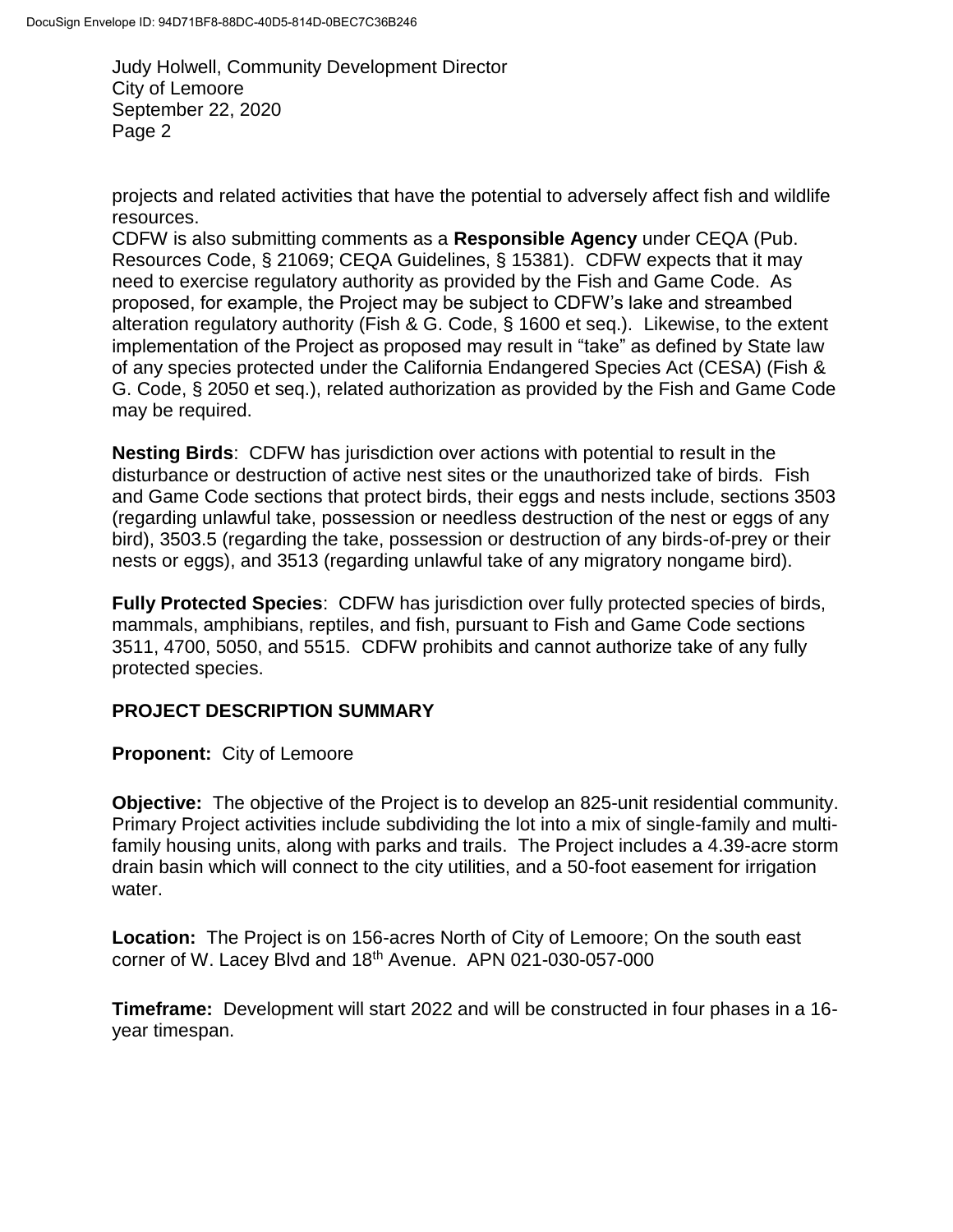### **COMMENTS AND RECOMMENDATIONS**

CDFW offers the comments and recommendations below to assist City of Lemoore in adequately identifying and/or mitigating the Project's significant, or potentially significant, direct and indirect impacts on fish and wildlife (biological) resources. Editorial comments or other suggestions may also be included to improve the document.

There are many special-status resources present in and adjacent to the Project area. These resources may need to be evaluated and addressed prior to any approvals that would allow ground-disturbing activities or land use changes. CDFW is concerned regarding potential impacts to special-status species including, but not limited to: the State threatened Tricolored black bird (*Agelaius tricolor*) and Swainson's Hawk (*Buteo swainsoni*), and the State species of special concern burrowing owl (*Athene cunicularia*). In order to adequately assess any potential impacts to biological resources, focused biological surveys should be conducted by a qualified wildlife biologist during the appropriate survey period(s) in order to determine whether any special-status species and/or suitable habitat features may be present within the Project area. Properly conducted biological surveys, and the information assembled from them, are essential to identify any mitigation, minimization, and avoidance measures and/or the need for additional or protocol-level surveys, especially in the areas not in irrigated agriculture, and to identify any Project-related impacts under CESA and other species of concern.

### **I. Environmental Setting and Related Impact**

**Would the Project have a substantial adverse effect, either directly or through habitat modifications, on any species identified as a candidate, sensitive, or special-status species in local or regional plans, policies, or regulations, or by CDFW or The Unites States Fish and Wildlife Service (USFWS)?** 

### **COMMENT 1: Tricolored Blackbird (TRBL)**

**Issue**: TRBL may occur within or near the Project site (CDFW 2020). The Project site is currently being farmed for alfalfa and is near dense low vegetation fields and silage fields that may serve as nest colony sites.

**Specific impact:** Without appropriate avoidance and minimization measures for TRBL, potential significant impacts include nest and/or colony abandonment, reduced reproductive success, and reduced health and vigor of eggs and/or young.

**Evidence impact would be significant:** As mentioned above, aerial imagery indicates that the Project site is near dense low vegetation and silage fields that may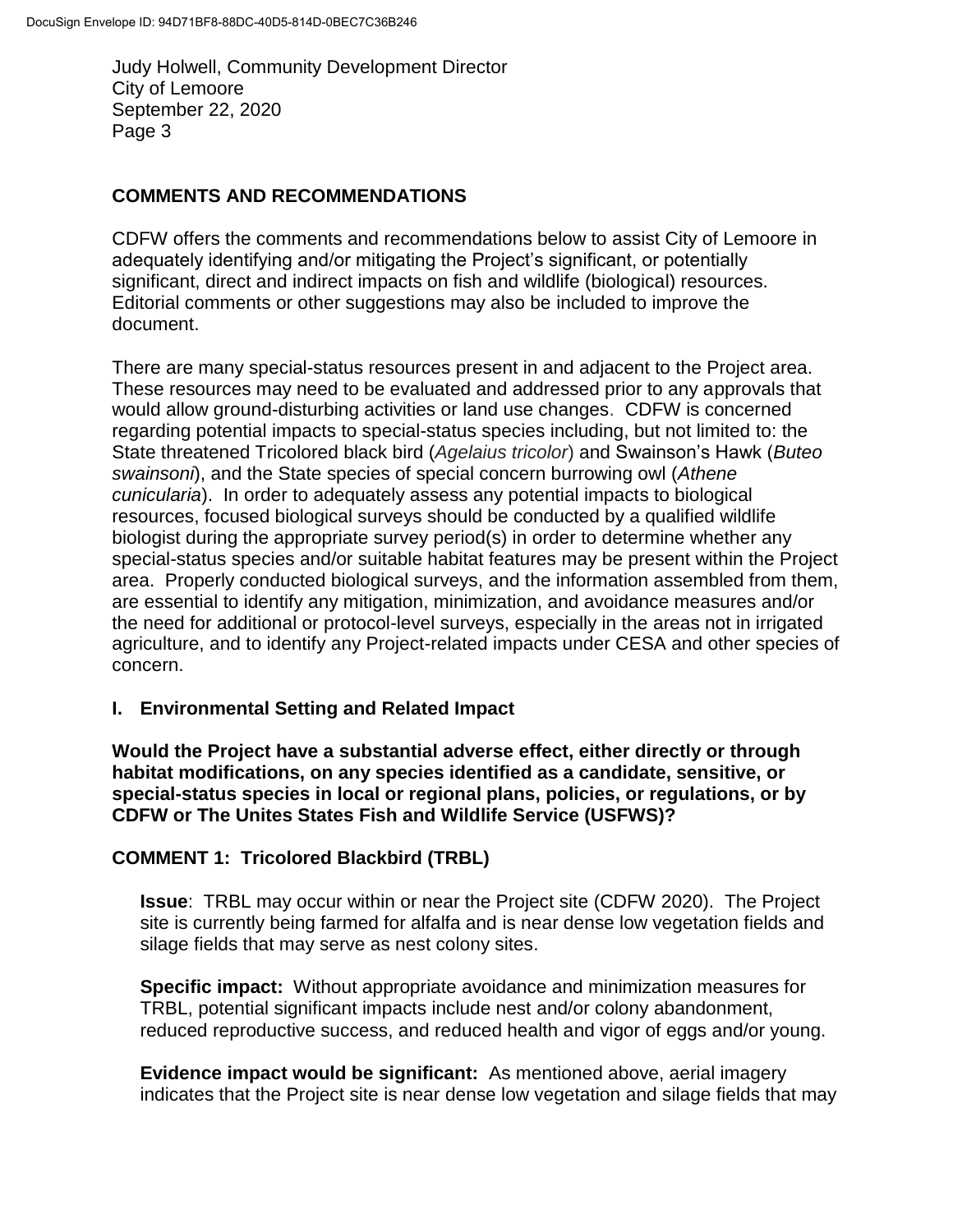serve as nest colony sites. TRBL aggregate and nest colonially, forming colonies of up to 100,000 nests (Meese et al. 2014). Approximately 86% of the global population is found in the San Joaquin Valley (Kelsey 2008, Weintraub et al. 2016). Increasingly, TRBL are forming larger colonies that contain progressively larger proportions of the species' total population (Kelsey 2008). In 2008, for example, 55% of the species' global population nested in only two colonies, which were located in silage fields (Kelsey 2008). In 2017, approximately 30,000 TRBL were distributed among only 16 colonies in Merced County (Meese 2017). Nesting can occur synchronously, with all eggs laid within one week (Orians 1961). For these reasons, depending on timing, disturbance to nesting colonies can cause abandonment, significantly impacting TRBL populations (Meese et al. 2014).

### **Recommended Potentially Feasible Mitigation Measure(s)**

To evaluate potential Project-related impacts to TRBL, CDFW recommends conducting the following evaluation of the Project site prior to construction, incorporating the following mitigation measures into the EIR prepared for this Project, and that these measures be made conditions of approval for the Project.

## **Recommended Mitigation Measure 1: TRBL Habitat Assessment**

CDFW recommends that a qualified biologist conduct a habitat assessment of the Project site in advance of Project implementation, to determine if the Project site or its vicinity contains suitable habitat for TRBL.

### **Recommended Mitigation Measure 2: TRBL Surveys**

If suitable habitat occurs on the Project site or its vicinity, CDFW recommends that Project activities be timed to avoid the typical bird breeding season (February 1 through September 15). However, if Project activities must take place during that time, CDFW recommends that a qualified wildlife biologist conduct surveys for TRBL, within a minimum 500-foot buffer from the Project site, no more than 10 days prior to the start of implementation to evaluate presence/absence of TRBL nesting colonies in proximity to Project activities and to evaluate potential Project-related impacts.

### **Recommended Mitigation Measure 3: TRBL Avoidance**

If an active TRBL nesting colony is found during pre-activity surveys, CDFW recommends implementation of a minimum 300-foot no-disturbance buffer in accordance with CDFW's "*Staff Guidance Regarding Avoidance of Impacts to Tricolored Blackbird Breeding Colonies on Agricultural Fields in 2015*" (CDFW 2015). CDFW advises that this buffer remain in place until the breeding season has ended or until a qualified biologist has determined that nesting has ceased, the birds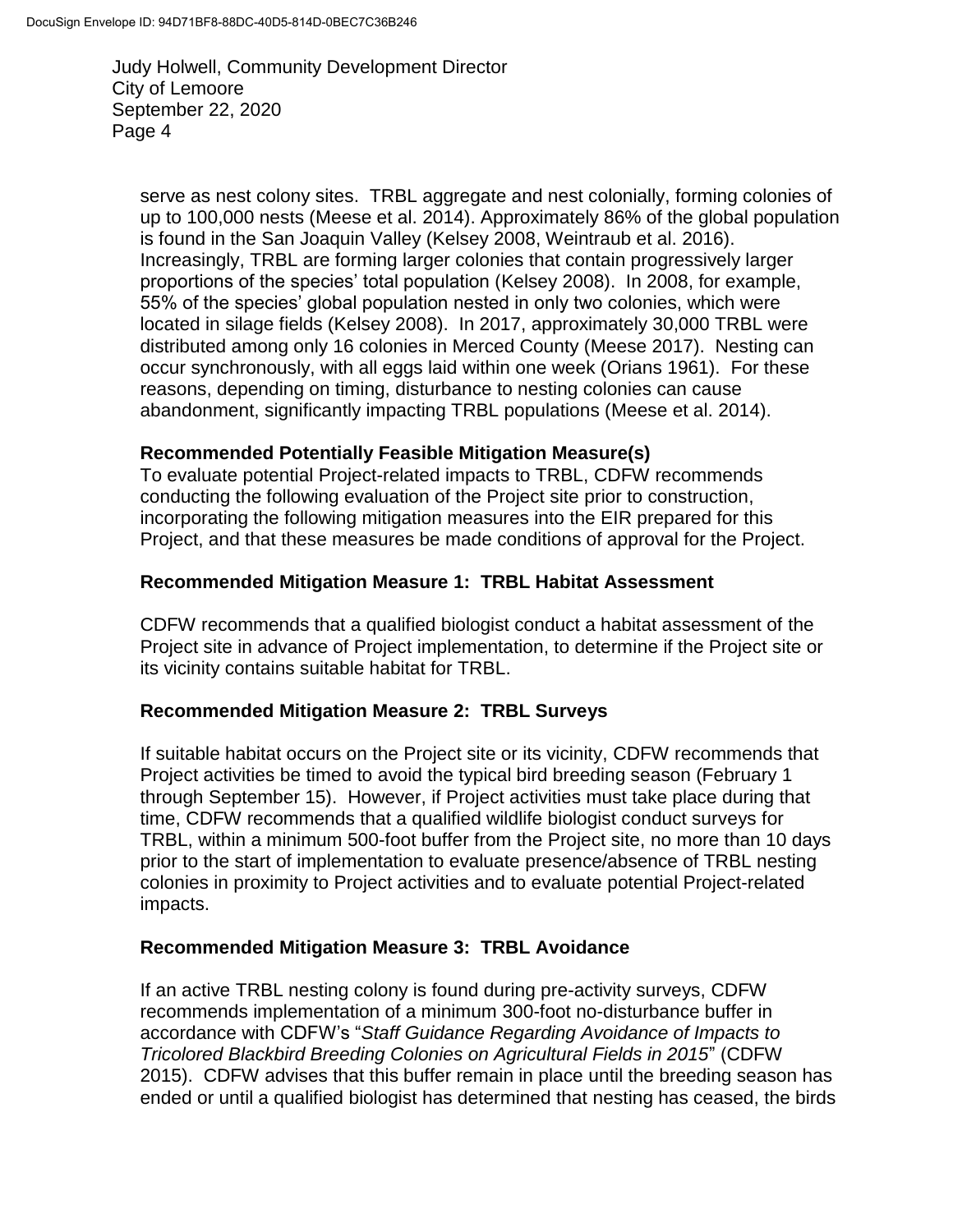have fledged, and are no longer reliant upon the colony or parental care for survival. It is important to note that TRBL colonies can expand over time and for this reason, the colony may need to be reassessed to determine the extent of the breeding colony within 10 days prior to Project initiation.

#### **Recommended Mitigation Measure 4: TRBL Take Authorization**

In the event that a TRBL nesting colony is detected during surveys, consultation with CDFW is warranted to discuss how to implement the Project and avoid take, or if avoidance is not feasible, to acquire an Incidental Take Permit (ITP), pursuant to Fish and Game Code section 2081 subdivision (b), prior to any ground-disturbing activities.

### **COMMENT 2: Swainson's Hawk (SWHA)**

**Issue:** SWHA may have the potential to occur near and/or on the Project site for foraging and nesting. The California Natural Diversity Database (CNDDB) shows SWHA occurrences throughout the area near the Project site (CDFW 2020). In addition to annual grasslands, SWHA are known to forage in alfalfa, fallow fields, dry-land and irrigated pasture, cereal grain crops (including corn after harvest), beet, tomato, and other low-growing row or field crops.

**Specific impacts:** Without appropriate avoidance and minimization measures for SWHA, potential significant impacts that may result from Project activities include nest abandonment, loss of nest trees, loss of foraging habitat that would reduce nesting success (loss or reduced health or vigor of eggs or young), and direct mortality. Any take of SWHA without appropriate incidental take authorization would be a violation of Fish and Game Code.

**Evidence impact is potentially significant:** SWHA exhibit high nest-site fidelity year after year and lack of suitable nesting habitat in the San Joaquin Valley limits their local distribution and abundance (CDFW 2016). The Project as proposed will involve noise, groundwork, and movement of workers that could affect nests and has the potential to result in nest abandonment, significantly impacting local nesting SWHA.

### **Recommended Potentially Feasible Mitigation Measure(s)**

Because suitable habitat for SWHA is present throughout the Project site, CDFW recommends conducting the following evaluation of the Project site, incorporating the following mitigation measures into the EIR prepared for this Project, and that these measures be made conditions of approval for the Project.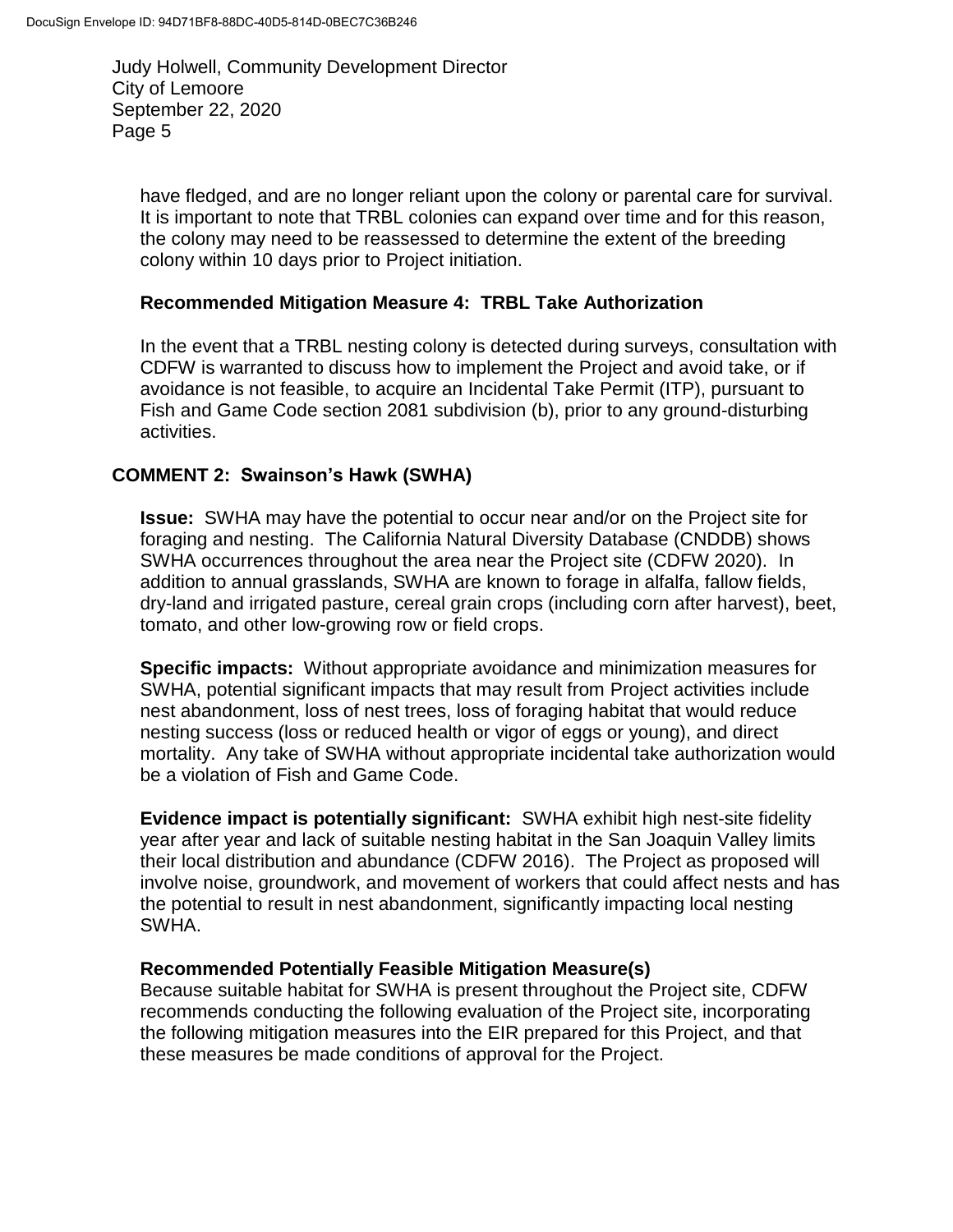#### **Recommended Mitigation Measure 5: SWHA Surveys**

To evaluate potential impacts, CDFW recommends that a qualified wildlife biologist conduct surveys for nesting SWHA following the survey methods developed by the Swainson's Hawk Technical Advisory Committee (SWHA TAC, 2000) prior to project implementation. The survey protocol includes early season surveys to assist the project proponent in implementing necessary avoidance and minimization measures, and in identifying active nest sites prior to initiating ground-disturbing activities.

### **Recommended Mitigation Measure 6: No-disturbance Buffer**

If ground-disturbing Project activities are to take place during the normal bird breeding season (March 1 through September 15), CDFW recommends that additional pre-activity surveys for active nests be conducted by a qualified biologist no more than 10 days prior to the start of Project implementation. CDFW recommends a minimum no-disturbance buffer of ½-mile be delineated around active nests until the breeding season has ended or until a qualified biologist has determined that the birds have fledged and are no longer reliant upon the nest or parental care for survival.

### **Recommended Mitigation Measure 7: SWHA Foraging Habitat**

CDFW recommends compensation for the loss of SWHA foraging habitat to reduce impacts to SWHA foraging habitat to less than significant based on CDFW's Staff Report Regarding Mitigation for Impacts to Swainson's Hawks (CDFG, 1994), which recommends that mitigation for habitat loss occur within a minimum distance of 10 miles from known nest sites and the amount of habitat compensation is dependent on nest proximity. In addition to fee title acquisition or conservation easement recorded on property with suitable grassland habitat features, mitigation may occur by the purchase of conservation or suitable agricultural easements. Suitable agricultural easements would include areas limited to production of crops such as alfalfa, dry land and irrigated pasture, and cereal grain crops. Vineyards, orchards, cotton fields, and other dense vegetation do not provide adequate foraging habitat.

#### **Recommended Mitigation Measure 8: SWHA Take Authorization**

CDFW recommends that in the event an active SWHA nest is detected during surveys and the ½-mile no-disturbance buffer around the nest cannot feasibly be implemented, consultation with CDFW is warranted to discuss how to implement the project and avoid take. If take cannot be avoided, take authorization through the issuance of an ITP, pursuant to Fish and Game Code section 2081 subdivision (b) is necessary to comply with CESA. In addition, compensatory habitat mitigation would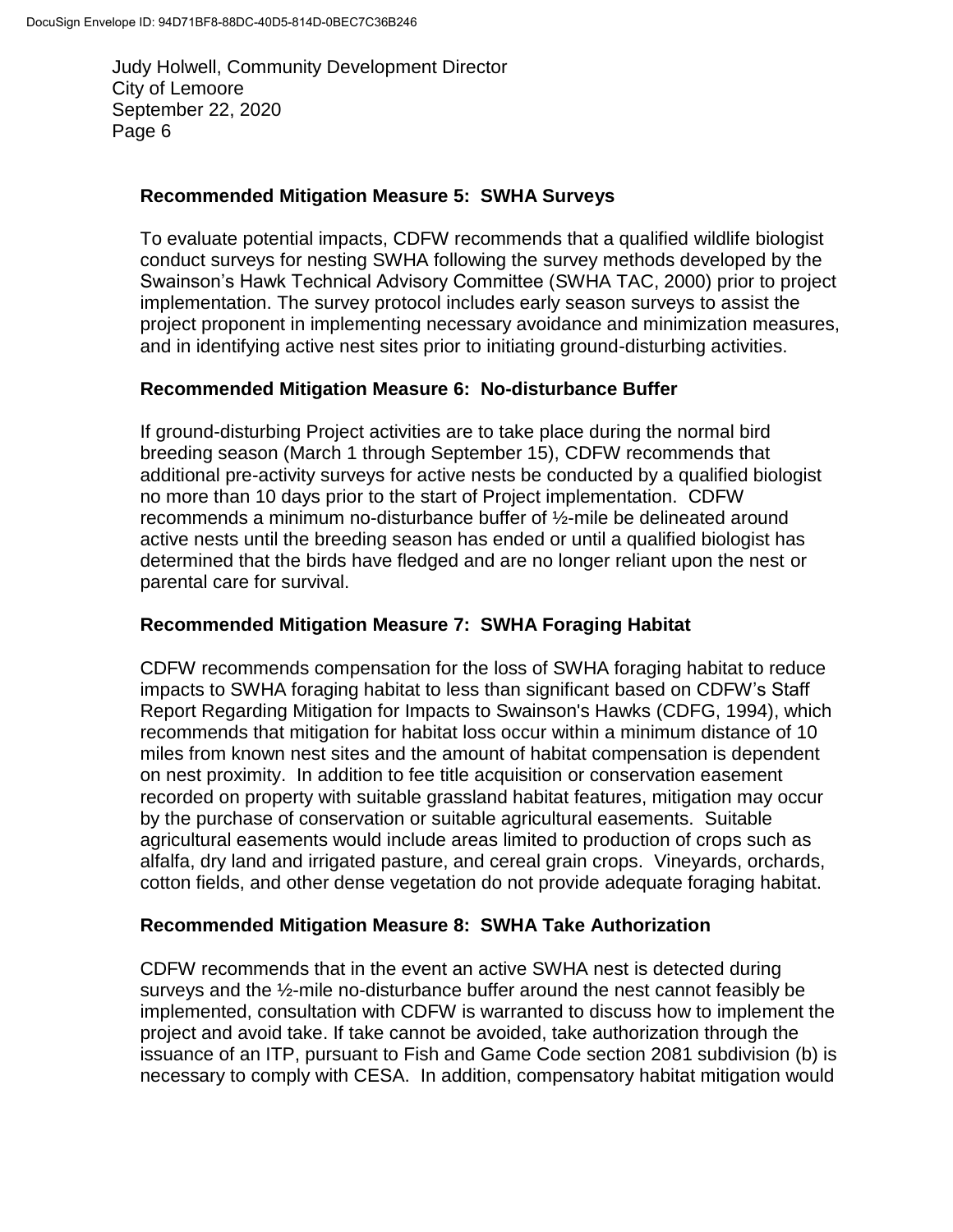be warranted to offset impacts to nesting habitat or habitat utilized by migrating individuals.

# **COMMENT 3: Burrowing Owl (BUOW)**

**Issue:** BUOW may occur near the Project site (CDFW 2020). BUOW inhabit open grassland or adjacent canal banks, ROWs, vacant lots, etc. containing small mammal burrows, a requisite habitat feature used by BUOW for nesting and cover. Review of aerial imagery indicates that some of the Project site is bordered by potentially fallow agricultural fields and potential foraging habitat occurs on the Project site.

**Specific impact:** Potentially significant direct impacts associated with subsequent activities include burrow collapse, inadvertent entrapment, nest abandonment, reduced reproductive success, reduction in health and vigor of eggs and/or young, and direct mortality of individuals.

**Evidence impact is potentially significant:** BUOW rely on burrow habitat yearround for their survival and reproduction. Habitat loss and degradation are considered the greatest threats to BUOW in California's Central Valley (Gervais et al. 2008). The Project site is bordered by some of the only remaining undeveloped land in the vicinity, which is otherwise intensively managed for agriculture. Therefore, subsequent ground-disturbing activities associated with the Project have the potential to significantly impact local BUOW populations. In addition, and as described in CDFW's "Staff Report on Burrowing Owl Mitigation" (CDFG 2012), excluding and/or evicting BUOW from their burrows is considered a potentially significant impact under CEQA.

### **Recommended Potentially Feasible Mitigation Measure(s)**

To evaluate potential impacts to BUOW, CDFW recommends conducting the following evaluation of the Project site, incorporating the following mitigation measures into the EIR prepared for this Project, and that these measures be made conditions of approval for the Project.

### **Recommended Mitigation Measure 9: BUOW Surveys**

CDFW recommends that a qualified biologist assess if suitable BUOW habitat features are present within or adjacent to the Project site (e.g., burrows). If suitable habitat features are present, CDFW recommends assessing presence/absence of BUOW by having a qualified biologist conduct surveys following the California Burrowing Owl Consortium's "Burrowing Owl Survey Protocol and Mitigation Guidelines" (CBOC 1993) and CDFW's Staff Report on Burrowing Owl Mitigation" (CDFG 2012). Specifically, CBOC and CDFW's Staff Report suggest three or more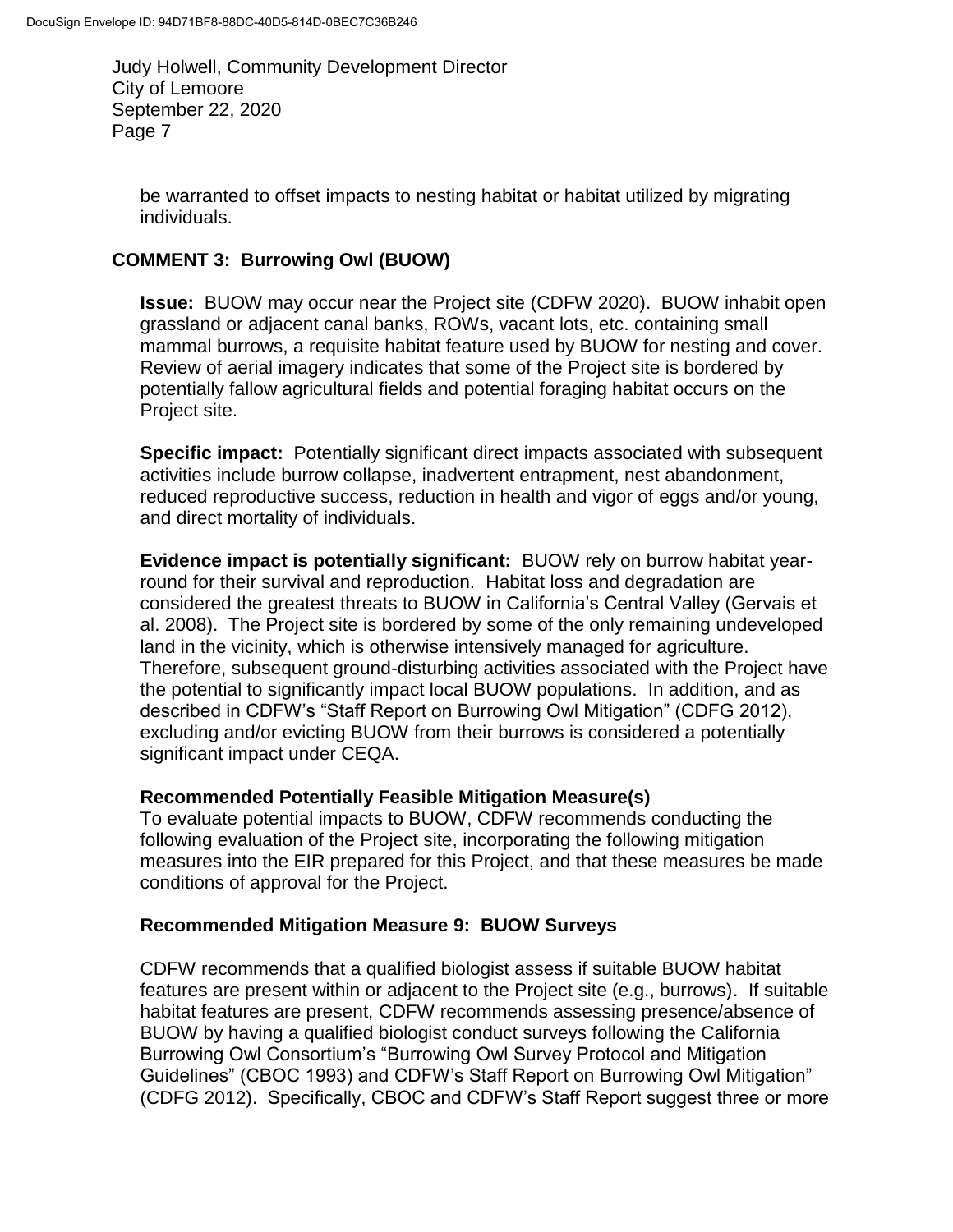surveillance surveys conducted during daylight with each visit occurring at least three weeks apart during the peak breeding season (April 15 to July 15), when BUOW are most detectable.

#### **Recommended Mitigation Measure 10: BUOW Avoidance**

CDFW recommends no-disturbance buffers, as outlined in the "Staff Report on Burrowing Owl Mitigation" (CDFG 2012), be implemented prior to and during any ground-disturbing activities. Specifically, CDFW's Staff Report recommends that impacts to occupied burrows be avoided in accordance with the following table unless a qualified biologist approved by CDFW verifies through non-invasive methods that either: 1) the birds have not begun egg laying and incubation; or 2) that juveniles from the occupied burrows are foraging independently and are capable of independent survival.

| Location      | Time of Year   | Level of Disturbance |       |       |
|---------------|----------------|----------------------|-------|-------|
|               |                | Low                  | Med   | High  |
| Nesting sites | April 1-Aug 15 | $200 \; \text{m}^*$  | 500 m | 500 m |
| Nesting sites | Aug 16-Oct 15  | 200 m                | 200 m | 500 m |
| Nesting sites | Oct 16-Mar 31  | 50 m                 | 100 m | 500 m |

\* meters (m)

### **Recommended Mitigation Measure 11: BUOW Passive Relocation and Mitigation**

If BUOW are found within these recommended buffers and avoidance is not possible, it is important to note that according to the Staff Report (CDFG 2012), exclusion is not a take avoidance, minimization, or mitigation method and is considered a potentially significant impact under CEQA. However, if necessary, CDFW recommends that burrow exclusion be conducted by qualified biologists and only during the non-breeding season, before breeding behavior is exhibited and after the burrow is confirmed empty through non-invasive methods, such as surveillance. CDFW recommends replacement of occupied burrows with artificial burrows at a ratio of 1 burrow collapsed to 1 artificial burrow constructed (1:1) as mitigation for the potentially significant impact of evicting BUOW. BUOW may attempt to colonize or re-colonize an area that will be impacted; thus, CDFW recommends ongoing surveillance, at a rate that is sufficient to detect BUOW if they return.

### **II. Editorial Comments and/or Suggestions**

**Nesting birds:** CDFW encourages that Project implementation occur during the bird non-nesting season; however, if ground-disturbing or vegetation-disturbing activities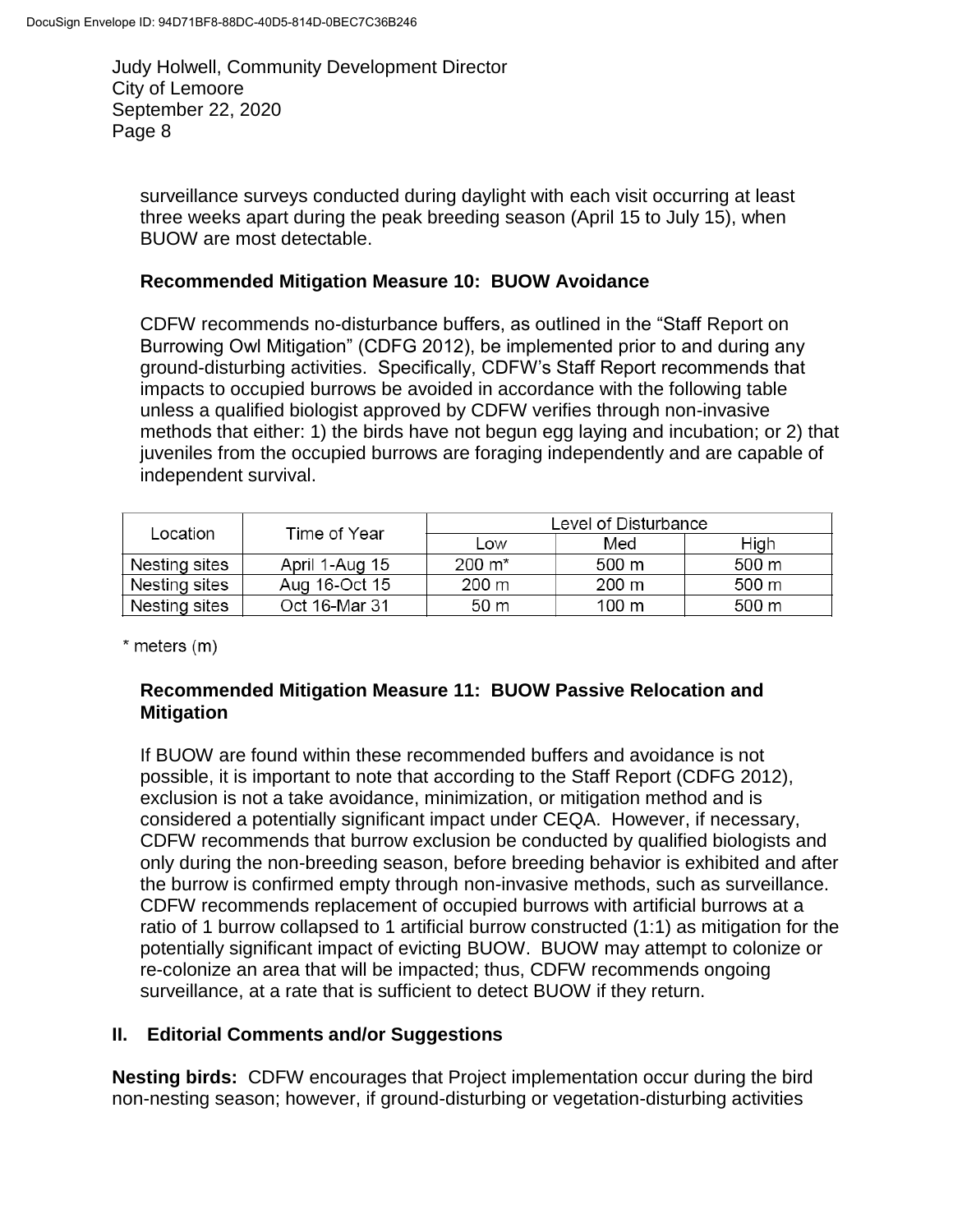must occur during the breeding season (February through mid-September), the Project applicant is responsible for ensuring that implementation of the Project does not result in violation of the Migratory Bird Treaty Act or relevant Fish and Game Codes as referenced above.

To evaluate Project-related impacts on nesting birds, CDFW recommends that a qualified wildlife biologist conduct pre-activity surveys for active nests no more than 10 days prior to the start of ground or vegetation disturbance to maximize the probability that nests that could potentially be impacted are detected. CDFW also recommends that surveys cover a sufficient area around the Project site to identify nests and determine their status. A sufficient area means any area potentially affected by the Project. In addition to direct impacts (i.e. nest destruction), noise, vibration, and movement of workers or equipment could also affect nests. Prior to initiation of construction activities, CDFW recommends that a qualified biologist conduct a survey to establish a behavioral baseline of all identified nests. Once construction begins, CDFW recommends having a qualified biologist continuously monitor nests to detect behavioral changes resulting from the Project. If behavioral changes occur, CDFW recommends halting the work causing that change and consulting with CDFW for additional avoidance and minimization measures.

If continuous monitoring of identified nests by a qualified wildlife biologist is not feasible, CDFW recommends a minimum no-disturbance buffer of 250 feet around active nests of non-listed bird species and a 500-foot no-disturbance buffer around active nests of non-listed raptors. These buffers are advised to remain in place until the breeding season has ended or until a qualified biologist has determined that the birds have fledged and are no longer reliant upon the nest or on-site parental care for survival. Variance from these no-disturbance buffers is possible when there is compelling biological or ecological reason to do so, such as when the construction area would be concealed from a nest site by topography. CDFW recommends that a qualified wildlife biologist advise and support any variance from these buffers and notify CDFW in advance of implementing a variance.

### **ENVIRONMENTAL DATA**

CEQA requires that information developed in environmental impact reports and negative declarations be incorporated into a data base which may be used to make subsequent or supplemental environmental determinations. (Pub. Resources Code, § 21003, subd. (e).) Accordingly, please report any special-status species and natural communities detected during Project surveys to the California Natural Diversity Database (CNDDB). The CNDDB field survey form can be found at the following link: [http://www.dfg.ca.gov/biogeodata/cnddb/pdfs/CNDDB\\_FieldSurveyForm.pdf.](http://www.dfg.ca.gov/biogeodata/cnddb/pdfs/CNDDB_FieldSurveyForm.pdf) The completed form can be mailed electronically to CNDDB at the following email address: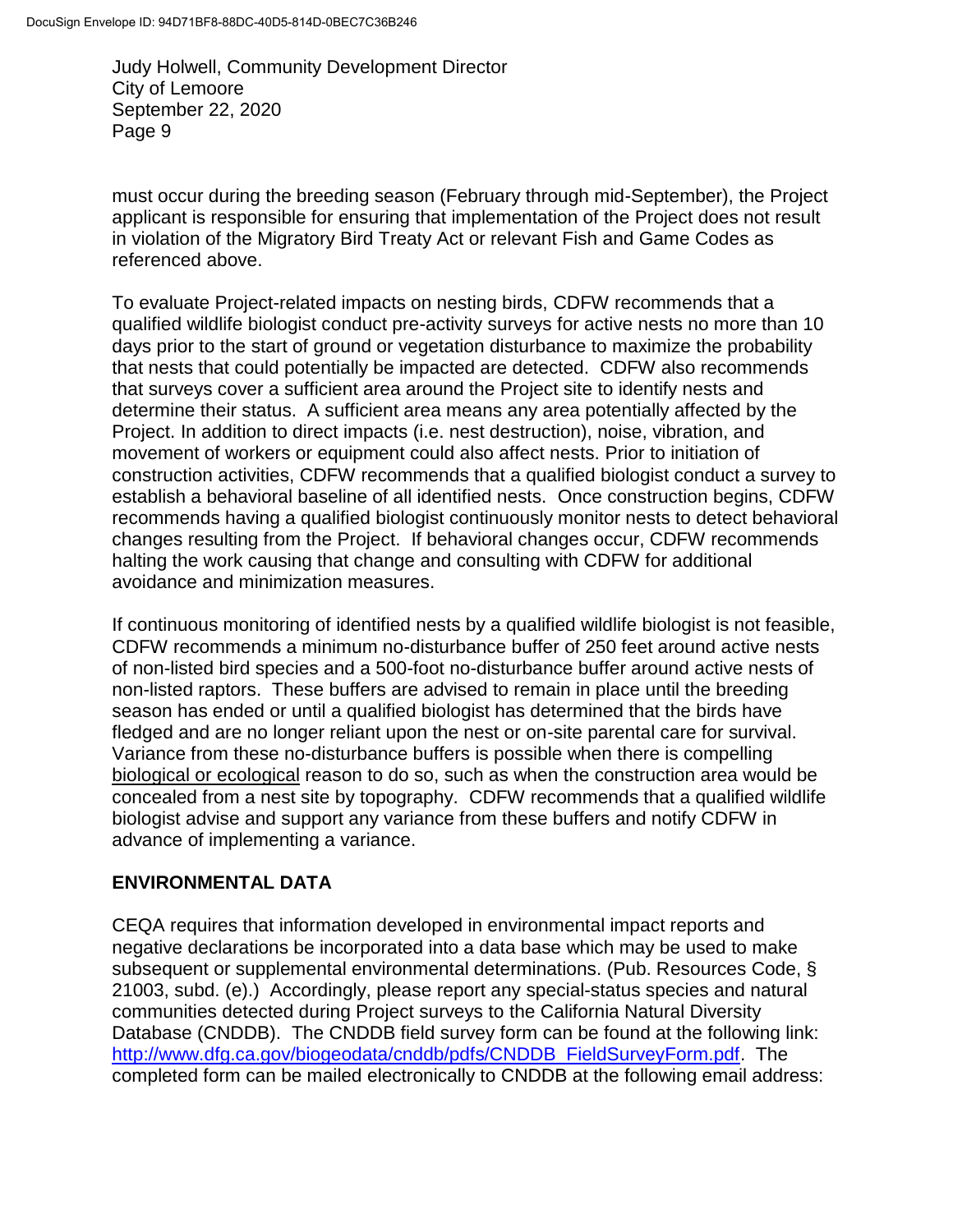[CNDDB@wildlife.ca.gov.](mailto:cnddb@dfg.ca.gov) The types of information reported to CNDDB can be found at the following link: [http://www.dfg.ca.gov/biogeodata/cnddb/plants\\_and\\_animals.asp.](http://www.dfg.ca.gov/biogeodata/cnddb/plants_and_animals.asp)

## **FILING FEES**

The Project, as proposed, would have an impact on fish and/or wildlife, and assessment of filing fees is necessary. Fees are payable upon filing of the Notice of Determination by the Lead Agency and serve to help defray the cost of environmental review by CDFW. Payment of the fee is required in order for the underlying project approval to be operative, vested, and final. (Cal. Code Regs, tit. 14, § 753.5; Fish & G. Code, § 711.4; Pub. Resources Code, § 21089.)

### **CONCLUSION**

CDFW appreciates the opportunity to comment on the NOP to assist City of Lemoore in identifying and mitigating Project impacts on biological resources.

More information on survey and monitoring protocols for sensitive species can be found at CDFW's website [\(https://www.wildlife.ca.gov/Conservation/Survey-Protocols\)](https://www.wildlife.ca.gov/Conservation/Survey-Protocols). Please see the enclosed Mitigation Monitoring (MMRP) table which corresponds with recommended mitigation measures in this comment letter. Questions regarding this letter or further coordination should be directed to Aimee Braddock, Environmental Scientist at (559) 243-4014 extension 243 or [aimee.braddock@wildlife.ca.gov.](mailto:aimee.braddock@wildlife.ca.gov)

Sincerely,

DocuSianed by: Julie Vance

 $-FA83F09FF08945A$ Julie A. Vance Regional Manager

Attachment A. MMMRP for CDFW Recommended Mitigation Measures

cc: Office of Planning and Research, State Clearinghouse, Sacramento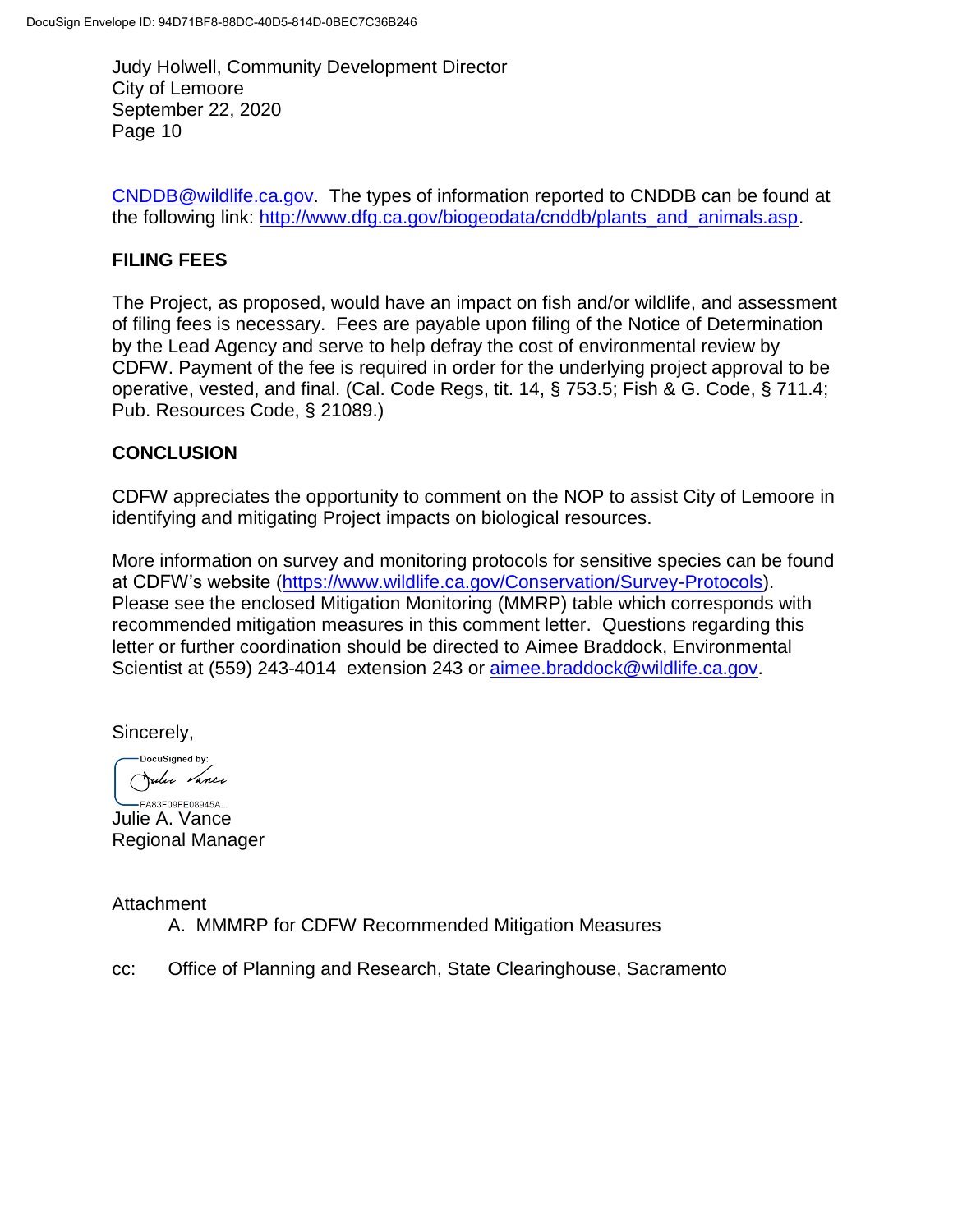## **REFERENCES**

- California Burrowing Owl Consortium. 1993. Burrowing owl survey protocol and mitigation guidelines. April 1993.
- CDFG, 1994. Staff Report Regarding Mitigation for Impacts to Swainson's Hawks (*Buteo Swainsoni*) in the Central Valley of California. California Department of Fish and Game.
- CDFG. 2012. Staff Report on Burrowing Owl Mitigation. California Department of Fish and Game.
- CDFW. 2015. Staff Guidance Regarding Avoidance of Impacts to Tricolored Blackbird Breeding Colonies on Agricultural Fields in 2015. March 19, 2015.
- CDFW. 2016. Five Year Status Review for Swainson's Hawk (*Buteo swainsoni*). California Department of Fish and Wildlife. April 11, 2016.
- CDFW. 2020. Biogeographic Information and Observation System (BIOS). https://www.wildlife.ca.gov/Data/BIOS. Accessed September 2, 2020.
- Gervais, J.A., D.D. Rosenberg, and L.A. Comrack. Burrowing Owl (*Athene cunicularia*) *in* Shuford, W.D. and T. Gardali, editors. 2008. California Bird Species of Special Concern: A ranked assessment of species, subspecies, and distinct populations of birds of immediate conservation concern in California. Studies of Western Birds 1. Western Field Ornithologists, Camarillo, California, and California Department of Fish and Game, Sacramento, California, USA.
- Kelsey, R. 2008. Results of the tricolored blackbird 2008 census. Report submitted to U.S. Fish and Wildlife Service, Portland, OR, USA.
- Meese, R. J., E.C. Beedy, and W.J. Hamilton, III. 2014. Tricolored blackbird (Agelaius tricolor), The Birds of North America (P. G. Rodewald, Ed.). Ithaca: Cornell Lab of Ornithology; Retrieved from the Birds of North America: https://birdsnaorg.bnaproxy.birds.cornell.edu/Species-Account/bna/species/tribla. Accessed December 15, 2017.
- Swainson's Hawk Technical Advisory Committee (SWHA TAC). 2000. Recommended Timing and Methodology for Swainson's Hawk Nesting Surveys in California's Central Valley. Swainson's Hawk Technical Advisory Committee, May 31, 2000.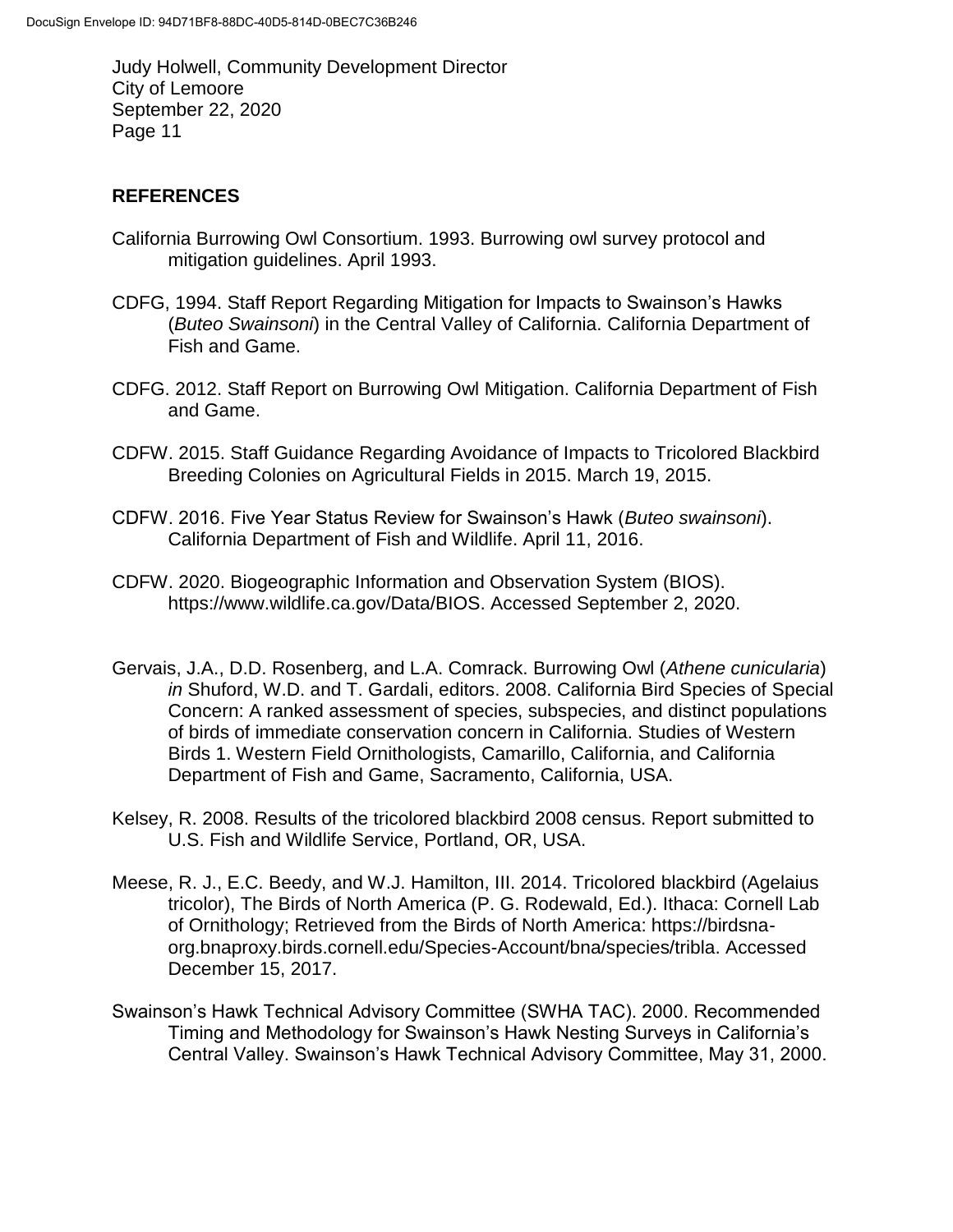Orians, G.H. 1961. The ecology of blackbird (*Agelaius*) social systems. Ecol. Monogr. 31:285-312.

Weintraub, K., T.L. George, and S.J. Dinsmore. 2016. Nest survival of tricolored blackbirds in California's Central Valley. The Condor 118(4): 850–861.